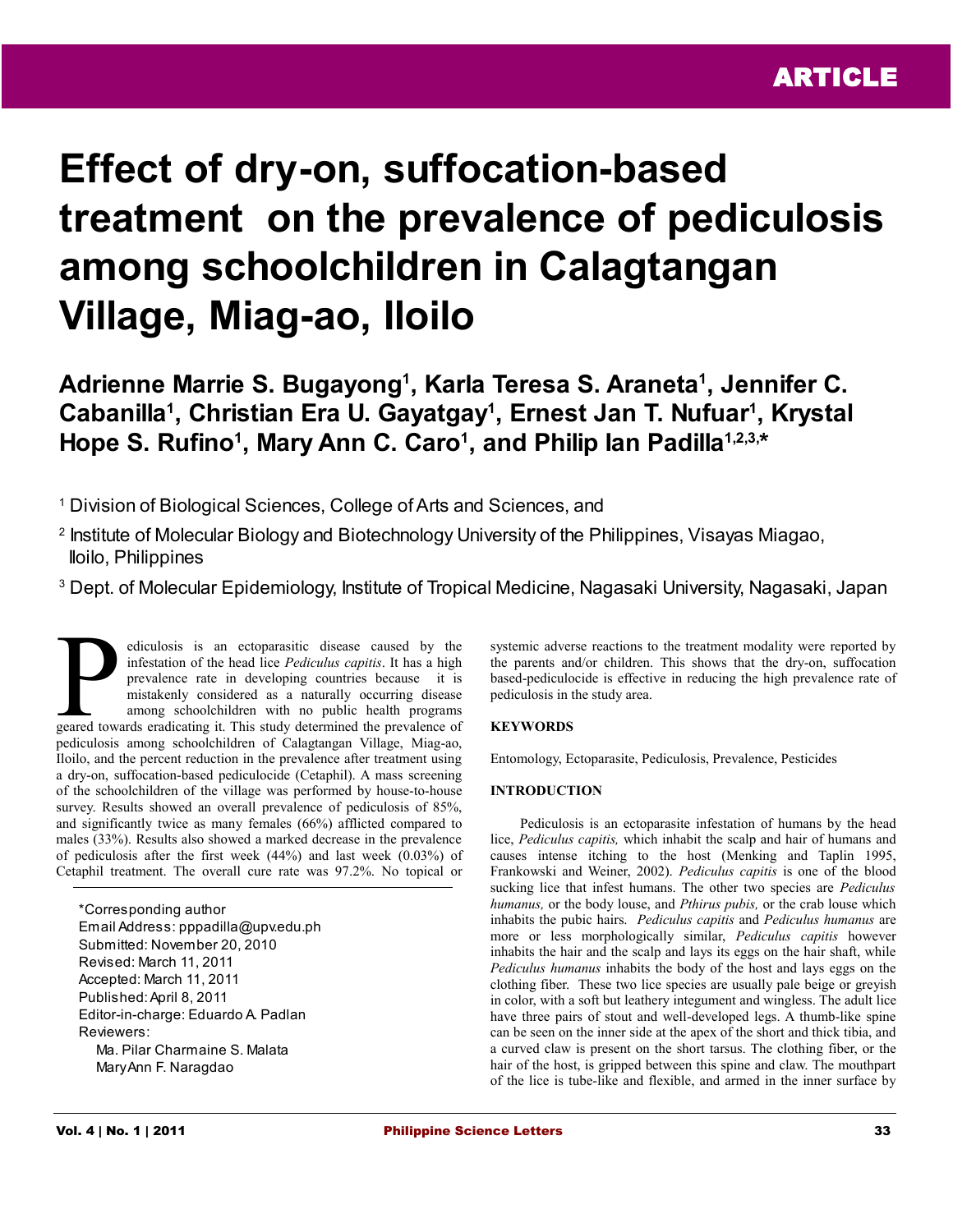

## **Duration (weeks)**



minute teeth. During feeding, these teeth grip the skin of the host and needle-like stylets are thrust into the skin, the saliva is injected into the wound, then the blood is sucked into the mouth (Service 2000).

Head lice infestation is a persistent and growing problem (Frankowski 2004). It is a common chronic disease affecting children of school age with varying prevalence rates in both developed (0-28% in Victoria, Australia (Counahan et al. 2004), 8.9% in Ghent, Belgium (Willems et al. 2005)) and developing countries (0.8% in Afyon, Turkey (Ciftci et al. 2006), 3.8% in Kerman, Iran (Kamiabi and Nakhaei 2005), 3.8%-13.9% in Bogota, Columbia (Rios et al. 2008), 13.3% in Al-Mahweet, Yemen (Al-Maktari et al. 2008), 16.59% in India (Khokhar 2002), 58.9% in Alexandria, Egypt (El Sahn et al. 2000), 81.5% in Argentina (Chouela et al. 1997)). Close contact between children during play and sharing of personal things such as clothing, head caps, and combs greatly increase the transmission of adult head lice from one person to another and thereby increasing the prevalence of disease. Although there are no studies establishing that head lice can transmit disease (Meinking 1996, Hansen 2004), its presence in a child may pose several health risks and social stigma (Heukelbach and Feldmeier 2004, Momcuoglu et al. 2006). The head lice feed by injecting small amounts of saliva and taking tiny amounts of blood from the scalp every few hours. Heavy infestations and frequent feeding of the lice may lead to iron deficiency and subsequent anemia (Speare et al. 2005). Also, the saliva injected by the parasite may create an itchy irritation, which may result in frequent scratching of the scalp. Wounds that arise from frequent scratching may cause secondary bacterial infection especially when left undiagnosed (Frankowski and Weiner 2002). With no apparent or serious symptoms, pediculosis is frequently overlooked as a public health problem among schoolchildren in very poor communities (Heukelbach and Feldmeier 2004). Because of this, the disease has never been given priority. Hence, there are no projects or programs

implemented against it in poor resource communities like those in the Philippines. These, along with lack of hygienic practices and proper screening and treatment practices, contribute to the high prevalence rate of pediculosis (Gratz 1997).

Treatment for pediculosis relies on conventional household cleaning practices and the use of some neurotoxic pediculocides (Jones and English 2003), which have been found to produce resistance in some strains of head lice (Downs et al. 2002, Yoon 2003, Meinking 2004). These household practices may not be effective in decreasing the prevalence of pediculosis due to the problem of reinfection. Also, they are too cumbersome to perform. Pediculocide chemicals, such as permethrin and malathion, were also found to induce resistance and allergic reactions among children (Meinking 2004). It has been a challenge then for public health officials to choose wisely which pediculocide is the most effective and least toxic to the children (Hensel 2000, Burkhart 2004, Burkhart and Burkhart 2006). A novel and safe treatment was however earlier reported by Pearlman (2004, 2005a), which uses a dry-on, suffocation-based pediculocide. He later revealed it was the nontoxic, over-the-counter, mild facial cleanser,

Cetaphil (Pearlman 2005b). This present study is further validation of the use of Cetaphil as a pediculocide based on Pearlman's (2004) first report.

In this study we sought to determine the prevalence of pediculosis among schoolchildren, ages 4-12 years old, in Calagtangan Village, Miag-ao, Iloilo, Philippines and assess the effectivity of a non-toxic, dry-on, suffocation-based pediculocide (Cetaphil).

#### **MATERIALS AND METHODS**

The study was conducted in Barangay (Village) Calagtangan, one of the 119 barangays in the municipality of Miag-ao, Iloilo, Philipppines. It is seven kilometers away from the town proper, has no primary and secondary schools, pharmacy, or health station within its area and is considered to be one of the poorest communities in the said municipality. It has a daycare center which caters to 8-15 students, ages 1-5 years old for pre-school. Majority of its land area is used for farming and most of its income is obtained from crops and animal products. It has a total of 84 houses and an average of five household members.

A mass screening was conducted through house-to-house survey among schoolchildren, ages 4-12 years old, of Brgy. Calagtangan Miag-ao, Iloilo. The screening process included: a) history of pediculosis, b) past treatment, c) occurrence of itch, d) red marks, and e) presence of eggs, nits, nymphs and adult lice. Children showing the presence of eggs, nymphs, and adults, as confirmed by the wet combing method (Vander Stichele et al. 2002), were considered to be positive for pediculosis and enrolled in the study. Informed consent was signed by the parents before the children entered the study, with the Calagtangan Village Council approving the protocol. The panel of advisers from the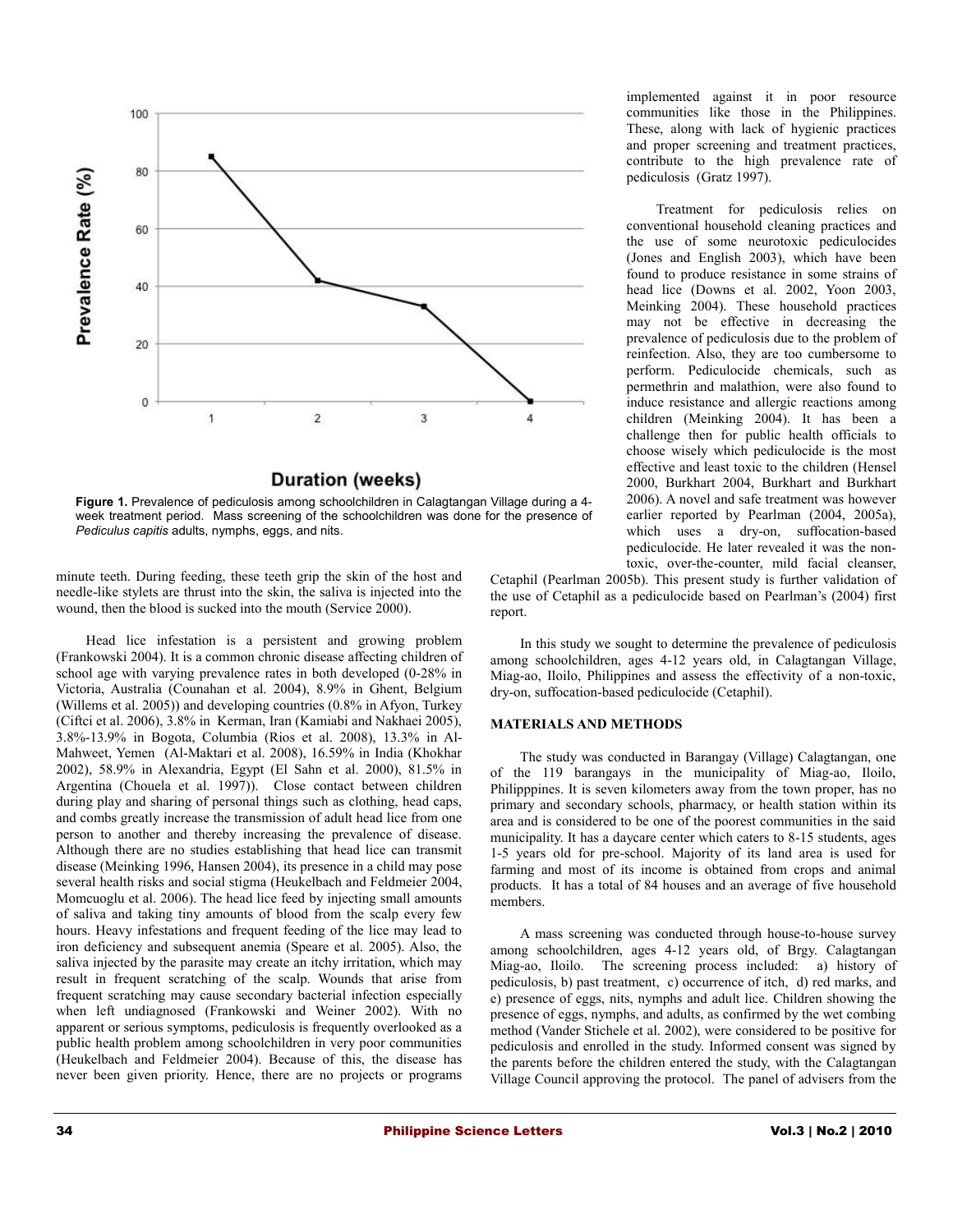University of the Philippines Visayas Divison of Biological Sciences gave ethical approval.

The children with current pediculosis were enrolled in the treatment course. The treatment procedure was performed by the researchers and pre-trained mothers in the barangay health center. The materials needed in the treatment, such as "detangler combs", "nit-removal combs", blow dryers, and shower caps, were provided by the researchers.

The Pearlman (2004) treatment protocol was used in this study with direct visual inspection for diagnosis and wet combing for removing the lice (Vander Stichele et al. 2002, Pilger et al. 2008, Jahnke 2009). A weekly application of Cetaphil was employed, up to a maximum of three applications, until cure was achieved. Lotion was thoroughly applied on the subject's hair and scalp with excess lotion combed out, first with a plastic, wide-spaced detangler comb, and then by a plastic, closelyspaced nit-removal comb. Active infestation was indicated by the presence of adult lice on the lotion that was combed out. The hair was then blowdried and covered with a shower cap. The lotion was allowed to stay for 8 hours or more, after which the hair was shampooed with the child's regular shampoo. The shower caps were collected by the researchers and examined



**Figure 2.** Gradual reduction of the number of *Pediculus capitis* adults, nymphs, eggs, and nits during a 4-week treatment period.

for the presence of nymphs and adults. The number of active infestations each week was noted to determine the prevalence of pediculosis and the effectiveness of the treatment.

To ensure that there will be no reinfection and cross infection among family members, each member of the family, who was more than 12 years old, was given a pediculocide shampoo (Licealiz) to be used three times a week. The mothers were also instructed on several household cleaning steps during the study. These steps were: (1) to clean all of the subject's combs and brushes at home by soaking them for 10 minutes in isopropyl alcohol, (2) to change the subject's clothes with fresh clothes, and (3) to heat the subject's pillowcase, sheets, blankets, comforter, and bedspreads by exposing them to direct sunlight before putting them back on the bed.

The children were defined as cured when they did not show any presence of eggs, nymphs, or adult lice in the wet combing, after 3 weeks of treatment.

Descriptive statistics were used to analyze the data on the prevalence of pediculosis and the presence of eggs, nits, nymph, and adult lice. The relationship between prevalence and sex was analyzed using the Chi-square test. All statistical analyses were carried out using SPSS software, version 17.0.

#### **RESULTS**

A total of 46 children, ages 4-12 years old, were screened for the presence of pediculosis, with 39 children (85%) showing active lice infestation (Figure 1). Among these, 27 (58.7%) were females and 19 (41.35) were males, with the infestation significantly higher among females (n=26; 66.7%) than males (n=13; 33.3%) (P=0.010) (Table 1). Based on our survey, most of these children (78.3%) also have histories of head lice infestation and have undergone conventional household treatment (82.6%).

The frequency of occurrence of eggs, nits, nymph and adults was also determined before, during, and after the three-week treatment period. Generally, the frequency of occurrence of each showed a decreasing pattern (Figure 2). There is a marked decrease in the frequency of occurrence of the lice eggs a week after the first treatment (week 2). There is a continued decrease on the second week and a slight increase on the last week of treatment. The prevalence of the eggs decreased by 97.2% after three weeks of treatment. The occurrence of the nits also decreased after the first and second week of treatment, but slightly increased after the third week. The frequency of occurrence of adult lice slightly increased after the first week of treatment, but gradually decreased after the second and third treatment. The frequency of occurrence of adult lice decreased by 92.3% at the end of the threeweek treatment course.

Consequently, the prevalence of pediculosis decreased every week of treatment (Figure 1). There was a marked decrease in the prevalence of pediculosis after the first week (from 85% to 42%) and after the last week (from 33% to 0.03%) of treatment. After the three-week treatment course, only one child exhibited an active lice infestation. The overall reduction rate in the prevalence of pediculosis after treatment with the dry-on, suffocation-based pediculocide was 97.2%.

#### **DISCUSSION**

Pediculosis indicates the presence of lice eggs, nymph, and adults. This is the first report of pediculosis prevalence in a village in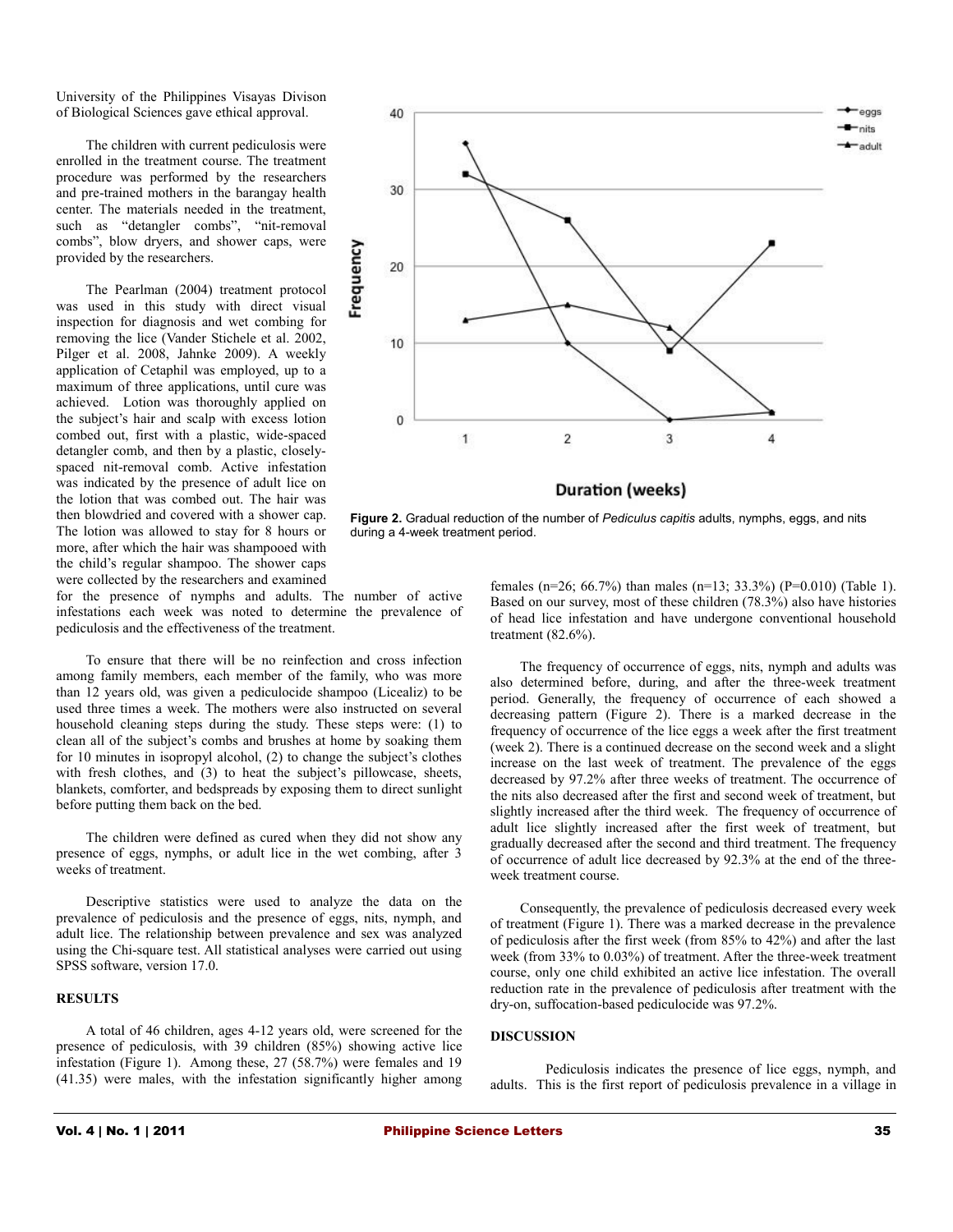**Table 1.** Ratios of male and female schoolchildren with and without pediculosis.

| <b>Prevalence</b> |     |          |              |
|-------------------|-----|----------|--------------|
| Sex               | (-) | $^{(+)}$ | <b>Total</b> |
| Female            |     | 26       | 27           |
| Male              | 6   | 13       | 19           |
| <b>Total</b>      |     | 39       | 46           |

Iloilo among school-age children and we report an 85% prevalence rate (Figure 1), a relatively high number compared to other third world communities (Ciftci et al. 2006, Kamiabi and Nakhaei 2005, Rios et al. 2008, Al-Maktari et al. 2008, Khokhar 2002, El Sahn et al. 2000). Also, infestation among females is significantly higher compared to males, most probably due to the fact that the female students have longer hair and borrowing of hair utensils is more common among them. Most of the children screened were found to have lice eggs and nits (Figure 2), with 78.3% reported to have past and recurring infestation. This shows the extent of the public health problem in such resource-poor communities (Willems 2005). Treatment has been sporadic and no physician or public health worker has tried to institute mass treatment regimens in this particular village. Although lice infestation has not been found to transmit any disease, there is still a danger of acquiring secondary bacterial infection from wounds caused by frequent scratching and anemia in malnourished children, with social stigma exacerbating it (Heukelbach and Feldmeier 2004, Momcuolglu et al. 2006).

The drug armamentarium against pediculosis is varied (Meinking et al. 2000) and confusing for the ordinary consumer, especially with the emergence of resistance, neurotoxicity and overexposure to pesticides (Burkhart 2004, Lebwohl 2007). Selection of these commercially available chemical-based pediculocides, which contain permithrin, pyrethrin, lindane and malathion, becomes crucial especially if infected children are treated by non-physicians (Burkhart and Burkhart 2006, Hansen 2004) in poor, far-flung villages like those in the Philippines. Most of the community members have no knowledge of the commercially available pyrethrin based-pediculocide (Licealiz) and our survey showed that four out of five (82.6%) of the infested individuals relied on traditional methods for treating head lice infestation. These methods include nit removal using a fine-tooth nit comb, manual removal of eggs, nits, and adult by their parents or relatives, and the use of household materials such as vinegars, mayonnaise, jellies, or even kerosene. These methods are not totally effective in eradicating pediculosis (Hansel 2000). There are no studies establishing the action of these methods on the head lice, but the community perceived these methods to aid in nit removal. Nits are empty egg shells and their presence indicates that the eggs have already hatched into lice nymphs. Nit removal has been found to have no effect on curing pediculosis, hence these traditional methods are more likely to promote reinfestation and transmission of head lice (Jones and English 2003, Momcuoglu et

al. 2006). Because of reports of lice resistance, allergic reactions, irritations, and toxicity for these chemical-based pediculocide (Meinking 2004, Lebwohl et al.  $2007$ ), we tried to validate a new method described by Pearlman (2004) among the infected children. This method uses a dry-on, suffocation-based pediculocide, Cetaphil, a mild cleanser that is readily available in the market. This cleanser is water-soluble and is composed of stearyl alcohol, propylene glycol, sodium lauryl sulfate, cetyl alcohol, water, methyl 4-hydroxybenzoate, propyl *p*-hydroxybenzoate, and butyl *p*hydroxybenzoate. The United States Food and Drug Administration labels these ingredients as safe (Pearlman 2004, 2005b). In this method, the cleanser is applied to the head of the individual until it is evenly distributed all over the head and the hair. Excess lotion is combed out and the hair is blow-dried. Blow-drying creates a film that covers the louse, plugging its spiracles, causing death by suffocation. Pearlman (2004) reported a 96% cure

rate and 94% remission rate. In our study, the prevalence of pediculosis dropped by 58% after the first application of Cetaphil and continued to decrease until the third week of application (Figure 1). This parallels the decrease in the occurrence of eggs and adults every week of treatment (Figure 2). Many parents reported the presence of dead adult lice in the hair cap of their children after every treatment. Participants were also screened after the third week of treatment and the results showed only one child with adult lice, while the rest showed only nits. Parents also noted the itching, red marks, and scratching decreased after treatment. The overall cure rate of this method in this study is 97.2%, which is essentially the same as Pearlman's (2004) reported cure rate (96%). Also, no untoward allergic reactions, or toxicity, were reported, with minimal household cleaning measures for the parents.

This is the first report that documents the high prevalence of pediculosis that was eradicated by a novel non-toxic, over-the-counter cleansing solution in one of the villages of a rural town in the Philippines. This highlights the extent of the public health problem that pediculosis poses in such far-flung rural areas and the need to come up with a community-based program for control and eradication. Even if this case study is limited by its lack of control, randomization, and blinding, we have shown that the use of the dry-on, suffocation-based pediculocide, Cetaphil, is dramatically effective in reducing the high prevalence rate of pediculosis in Barangay Calagtangan. To further establish the effectiveness of this method, it would be best to compare it with one that utilizes another commonly used pediculocide; and followup tests should be done to determine reinfestation.

#### **ACKNOWLEDGEMENT**

The authors would like to thank the officials and people of Barangay Calagtangan, Miag-ao, Iloilo for their cooperation and support of the study and Dr. Adelaida Rosaldo of the Eastern Visayas Regional Medical Center for the critical reading of the manuscript.

#### **CONFLICT OF INTEREST**

The authors declare no conflict of interest.